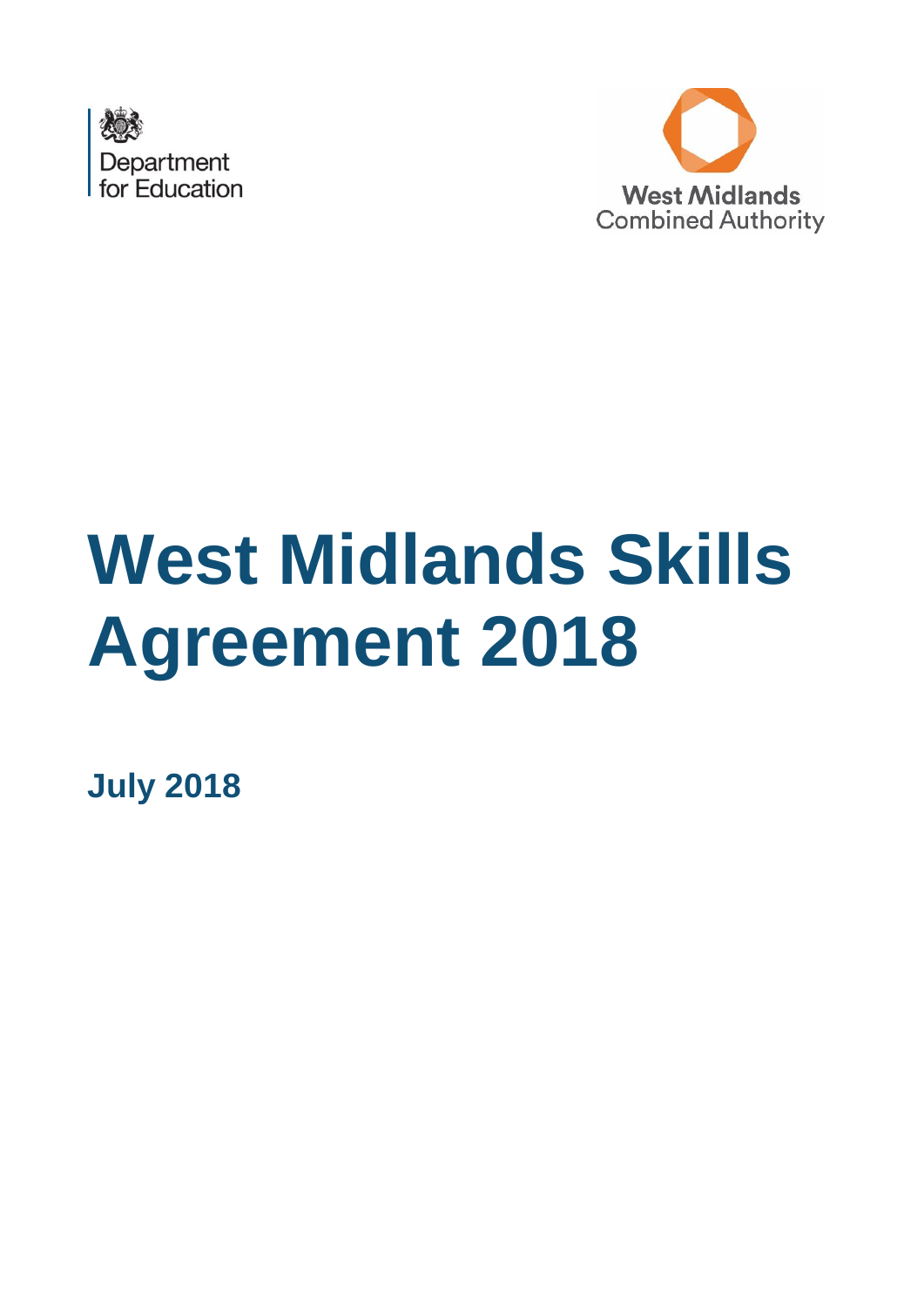# **Contents**

| Summary                                                             | 3              |
|---------------------------------------------------------------------|----------------|
| Expiry or review date                                               | 3              |
| Who is this publication for?                                        | 3              |
| Main points                                                         | 3              |
| West Midlands Combined Authority Skills Agreement July 2018         | $\overline{4}$ |
| <b>Apprenticeship Ambition</b>                                      | $\overline{4}$ |
| <b>Apprenticeship Transfers</b>                                     | $\overline{4}$ |
| <b>Apprenticeship Promise</b>                                       | 5              |
| Making the West Midlands a technical education centre of excellence | 5              |
| <b>Digital Skills Revolution</b>                                    | 6              |
| Careers                                                             | 6              |
| Evaluation                                                          | 7              |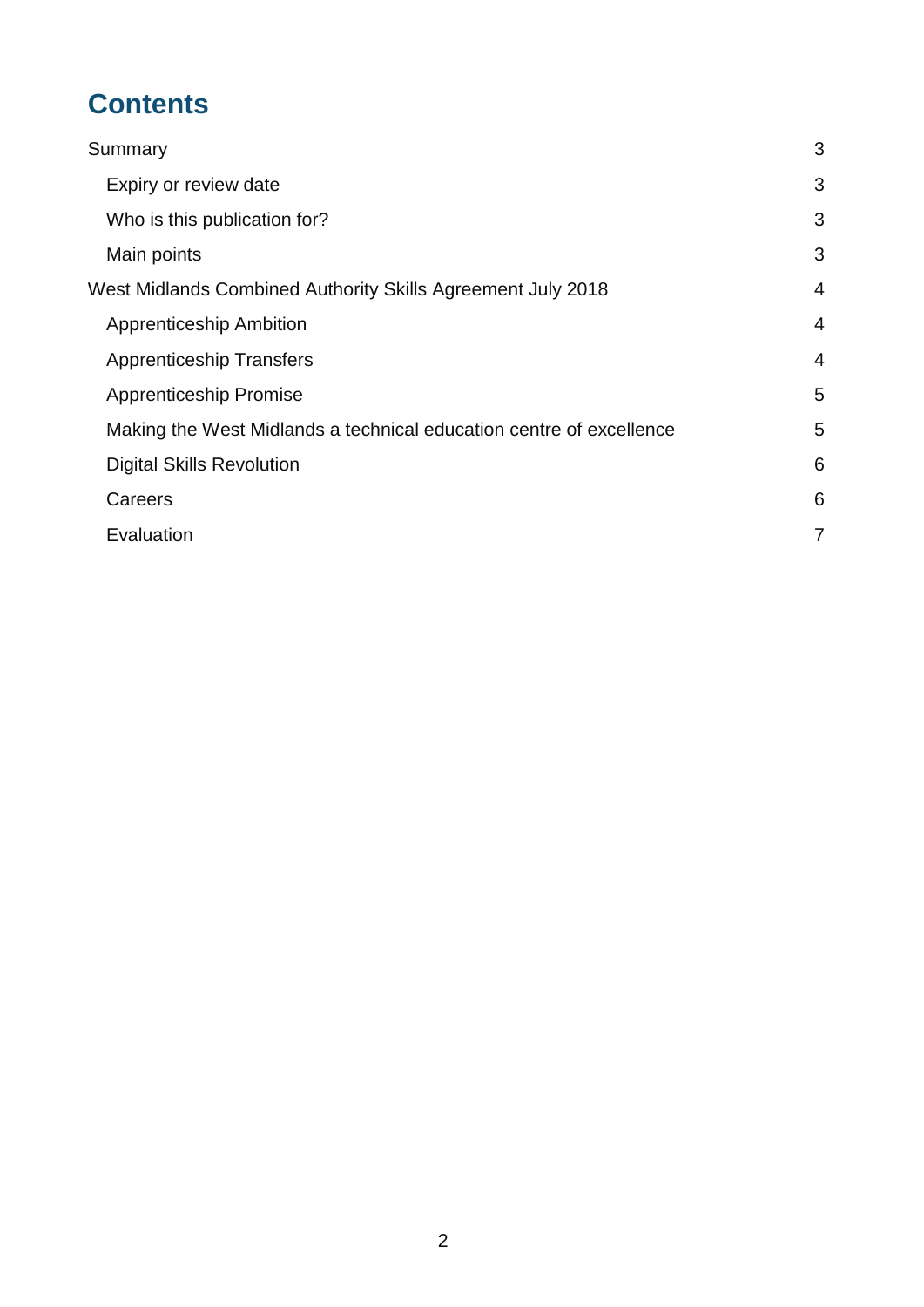# <span id="page-2-0"></span>**Summary**

This skills agreement sets out the way the Government will work with the West Midlands Combined Authority to tackle skills challenges in the region.

#### <span id="page-2-1"></span>**Expiry or review date**

This document will be reviewed before January 2020

## <span id="page-2-2"></span>**Who is this publication for?**

This document is for:

- Local authorities
- Mayoral Combined Authorities
- Local Enterprise Partnerships
- West Midlands Further Education Colleges and private training providers
- West Midlands Employers
- Careers Leaders in Schools and Colleges

## <span id="page-2-3"></span>**Main points**

This skills agreement between the Government and the West Midlands Combined Authority will boost digital and technical skills, job opportunities and productivity across the region – supporting more young people and adults into work as well as upskilling and retraining local people of all ages.

This package will inform the West Midlands' Local Industrial Strategy.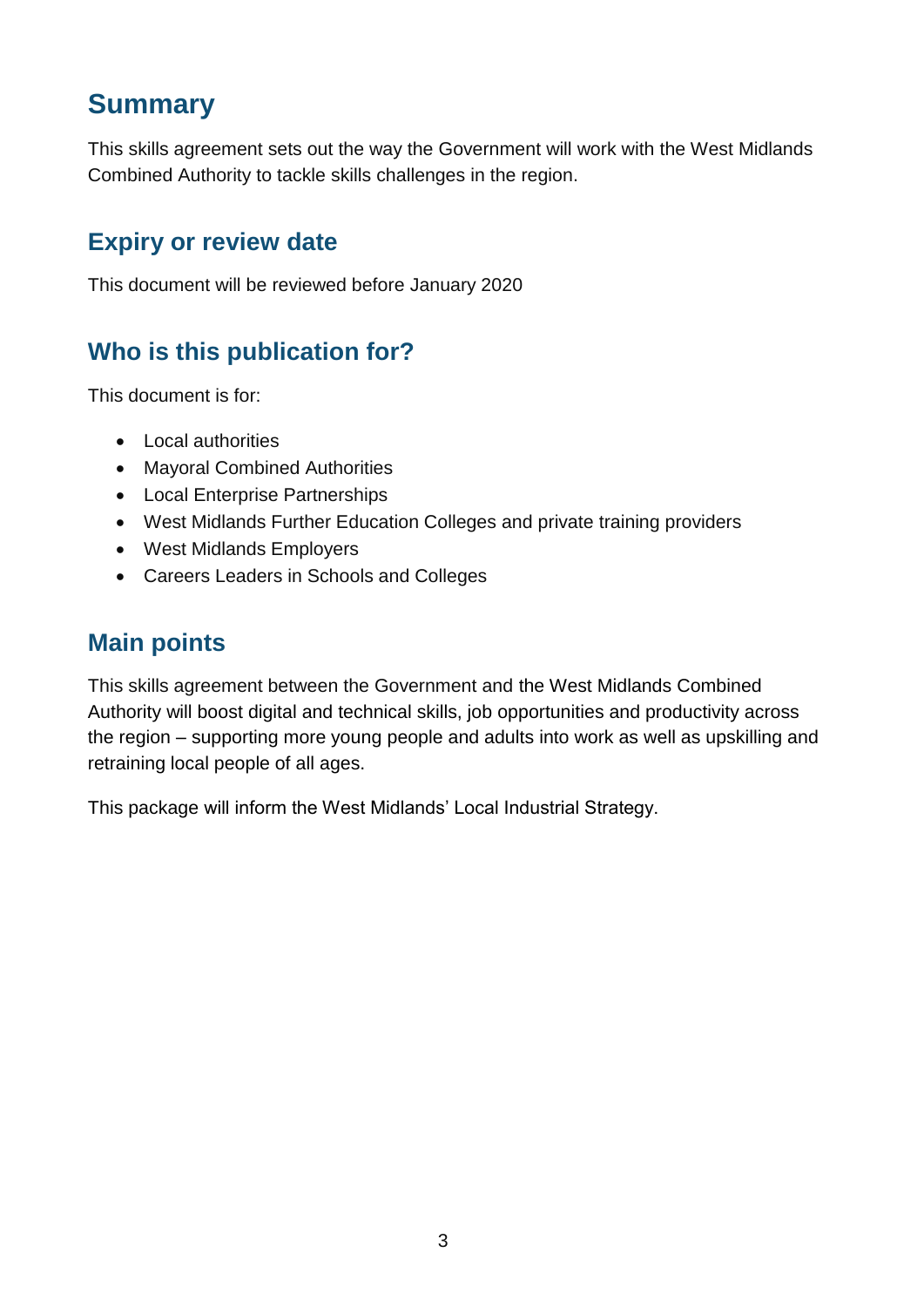# <span id="page-3-0"></span>**West Midlands Combined Authority Skills Agreement July 2018**

- 1. The Government's modern Industrial Strategy sets out plans to tackle long-term challenges for the UK economy, with explicit aims to boost productivity and earning power for all. Employers and the Government working together to equip people with the right skills is a key foundation to achieving this.
- 2. The Industrial Strategy committed the Government to working with the West Midlands Combined Authority (WMCA) through a new skills agreement, paving the way for its Local Industrial Strategy. This builds on the ongoing pilots the Government is delivering with the West Midlands to support more people into employment, and the commitments set out at Autumn Budget 2017. It also builds on and complements wider investments directly to West Midlands skills providers ahead of T Level rollout and any successful Institutes of Technology.
- 3. The substantial package of agreements and investment set out here help to deliver the West Midlands Combined Authority's Regional Skills Plan, as well as the Government's Midlands Engine Strategy.

#### <span id="page-3-1"></span>**Apprenticeship Ambition**

- 4. WMCA will establish a regional Apprenticeship and Technical Education Taskforce in partnership with the Government.<sup>1</sup> The taskforce will bring together national and regional work on employer engagement, communications and online platforms.
- 5. The Government commits to enhance plans for communications activity within the WMCA. This will include targeting businesses, promoting apprenticeships in schools and building capacity with local intermediaries, for example the local Chambers and Federation of Small Business, to advise SMEs on apprenticeships.
- 6. The Government commits to supporting WMCA with its work to drive up apprenticeship starts with small and medium-sized employers in high priority areas. WMCA and the NAS will work together to raise awareness of apprenticeships, take advantage of levy transfers and joint purchasing and encourage greater diversity across apprenticeships.

#### <span id="page-3-2"></span>**Apprenticeship Transfers**

-

7. The Government will work with WMCA to convene employers so they can use their joint purchasing to turbocharge the number of apprenticeships available in the West Midlands. WMCA aims to unlock £40m of extra purchasing of apprenticeships over five years. WMCA will work with public and private sector levy payers, including those whose headquarters are outside of the region but with

<sup>1</sup> Department for Education (DfE) including the Education and Skills Funding Agency (ESFA)/National Apprenticeship Service (NAS), and Department for Work and Pensions (DWP).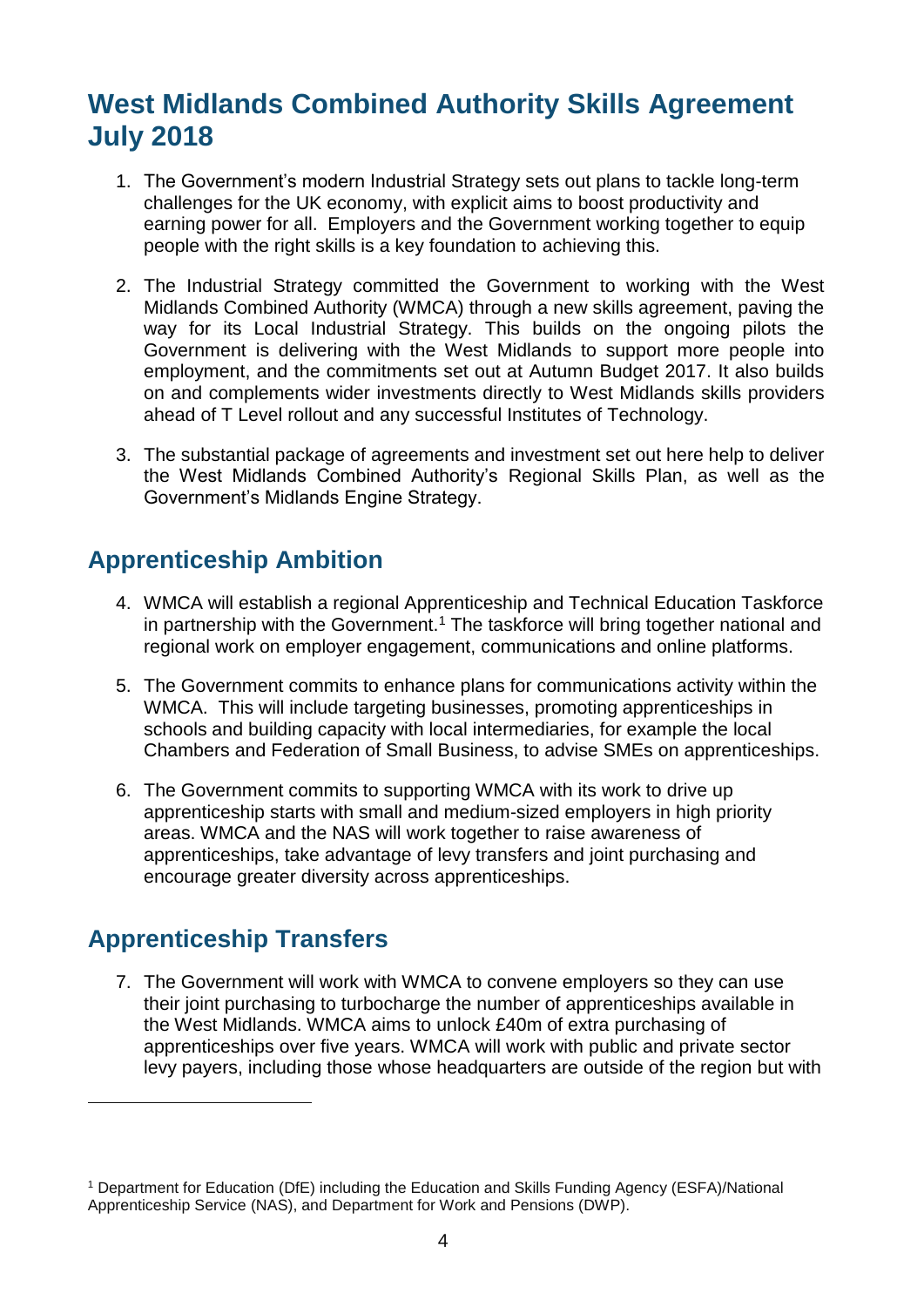a significant regional presence.

## <span id="page-4-0"></span>**Apprenticeship Promise**

- 8. The Mayor of West Midlands commits to working with local employers to make sure an apprenticeship or training place is available to every young person in the region that wants one. The Government applauds this commitment.
- 9. For young people who are disadvantaged and need extra support to gain an apprenticeship:
	- The Government<sup>2</sup> will work with WMCA to promote traineeship and Sector Based Work Academy opportunities as routes to apprenticeships.
	- DfE commits to piloting an expansion of the Apprenticeship Support and Knowledge Programme with schools in WMCA region, dedicated to raising awareness and working to promote financial support on offer to employers to help young people access the training they need.
	- Government will support WMCA to map local provision for young people at risk of being NEET, and identify how they can be more effectively engaged and supported to benefit from training opportunities and apprenticeships.
	- DWP will work with WMCA to support the testing of 'progression coaches' in Birmingham and Solihull. These will support and mentor unemployed and disadvantaged young people as they work towards gaining and progressing in an apprenticeship or other job.

#### <span id="page-4-1"></span>**Making the West Midlands a technical education centre of excellence**

- 10.WMCA will establish a joint technical education and apprenticeship taskforce with the Government<sup>3</sup> to bring together national and regional work on employer engagement, communications and online platforms.
- 11.As part of this, we will develop and implement a joint employer engagement and communication plan to ensure a coherent approach to T Level development and implementation across the region.
- 12.The Taskforce will also oversee a strategic approach to investment applications from T Level providers across the West Midlands. This will build on the £6.5m investment in the West Midlands to prepare for T Level industry placements and

-

<sup>2</sup> DfE and DWP

<sup>3</sup> DFE, including ESFA/NAS and DWP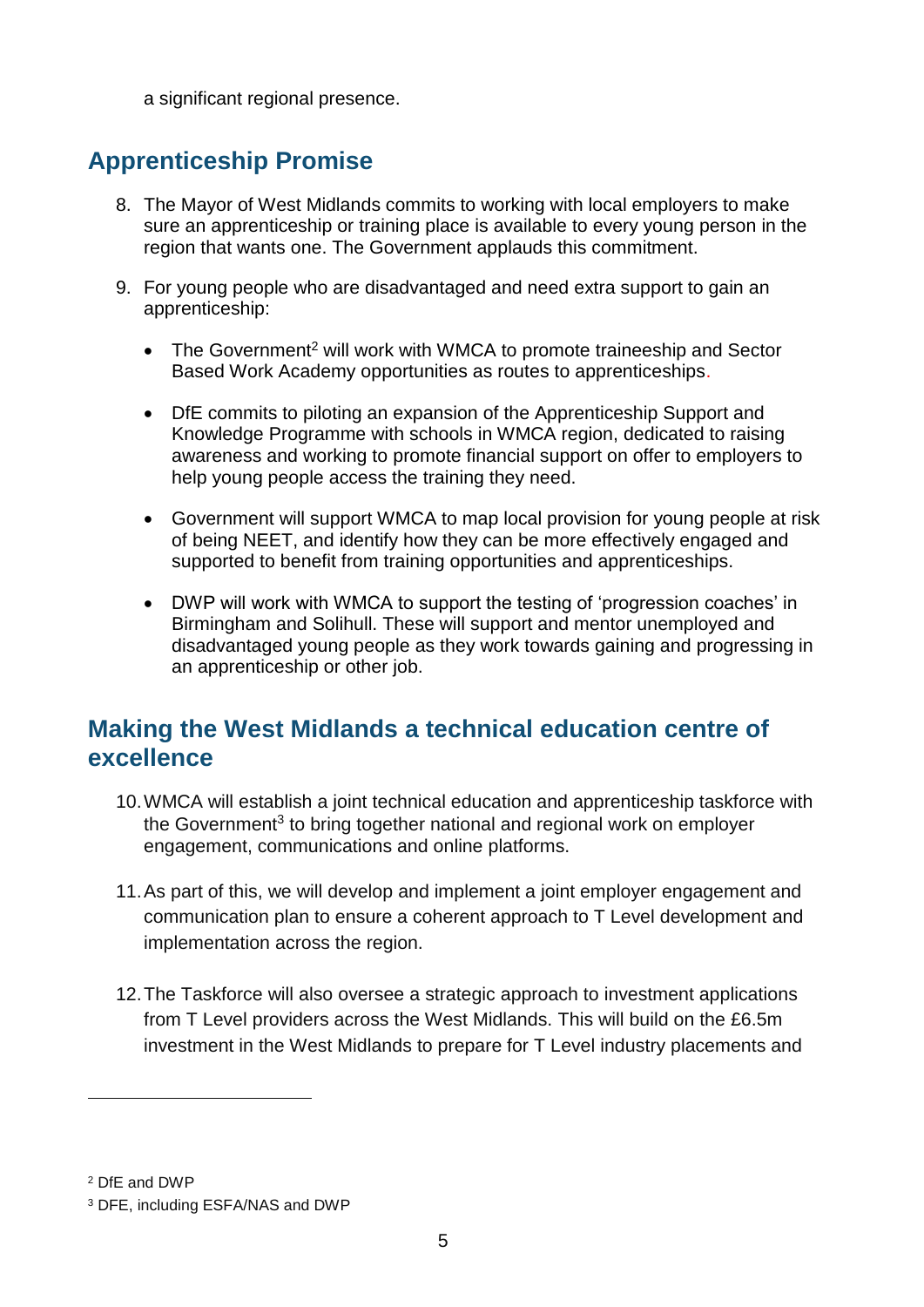further support for the nine T Level early adopters in the region. The Taskforce will develop an evidence-based approach to target any future funding, complementing existing provision to deliver high quality technical education that meets the skills needs of the region.

13.The Government will also work with WMCA as DfE continues to develop work on transition support for young people to access T Levels.

#### <span id="page-5-0"></span>**Digital Skills Revolution**

- 14.With three bids that involve WMCA providers moving through to the second stage of the Institutes of Technology competition, Government welcomes the priority the region puts on equipping learners with the skills, including digital skills, needed by employers now and going forward to boost productivity in the region.
- 15.The Government commits to supporting WMCA further to boost digital skills locally and the Government will support the launch (likely in the autumn) of a pilot Local Digital Skills Partnership in the West Midlands. This will include a grant from DCMS to fund the appointment of a regional coordinator for 12 months.
- 16.The Government will make up to £5m available to WMCA to work with employers and DfE to design, operate and evaluate a pilot to inform the National Retraining Scheme (NRS) to drive adult learning and retraining in digital as well as wider technical skills.
- 17.The Government will allocate to WMCA a proportion of funding announced in the Autumn 2017 budget for AI and edtech for adults to invest in cutting-edge machine learning applications in the region to support the delivery of adult learning. This money will go towards a fund which will challenge firms to build an open source AI product that local college and providers can integrate into existing online platforms to improve the delivery of key skills in the area.
- 18. The Government will allocate a proportion of the expanded Cyber Skills Immediate Impact Fund (CSIIF) exclusively for initiatives that take place in WMCA region. This will open up funding opportunities for a range of organisations to develop new, creative and innovative approaches, or to scale up existing initiatives, that boost numbers and diversity of adults entering the cyber security profession quickly.

#### <span id="page-5-1"></span>**Careers**

- 19.The Government's careers strategy commits to testing career 'hubs' which will link schools, colleges and other local organisations to drive progress against the Gatsby benchmarks and improve career outcomes for young people.
- 20.The Government announced in July that there would be a careers hub in the Black Country to explore the practicalities and impact of putting the Gatsby benchmarks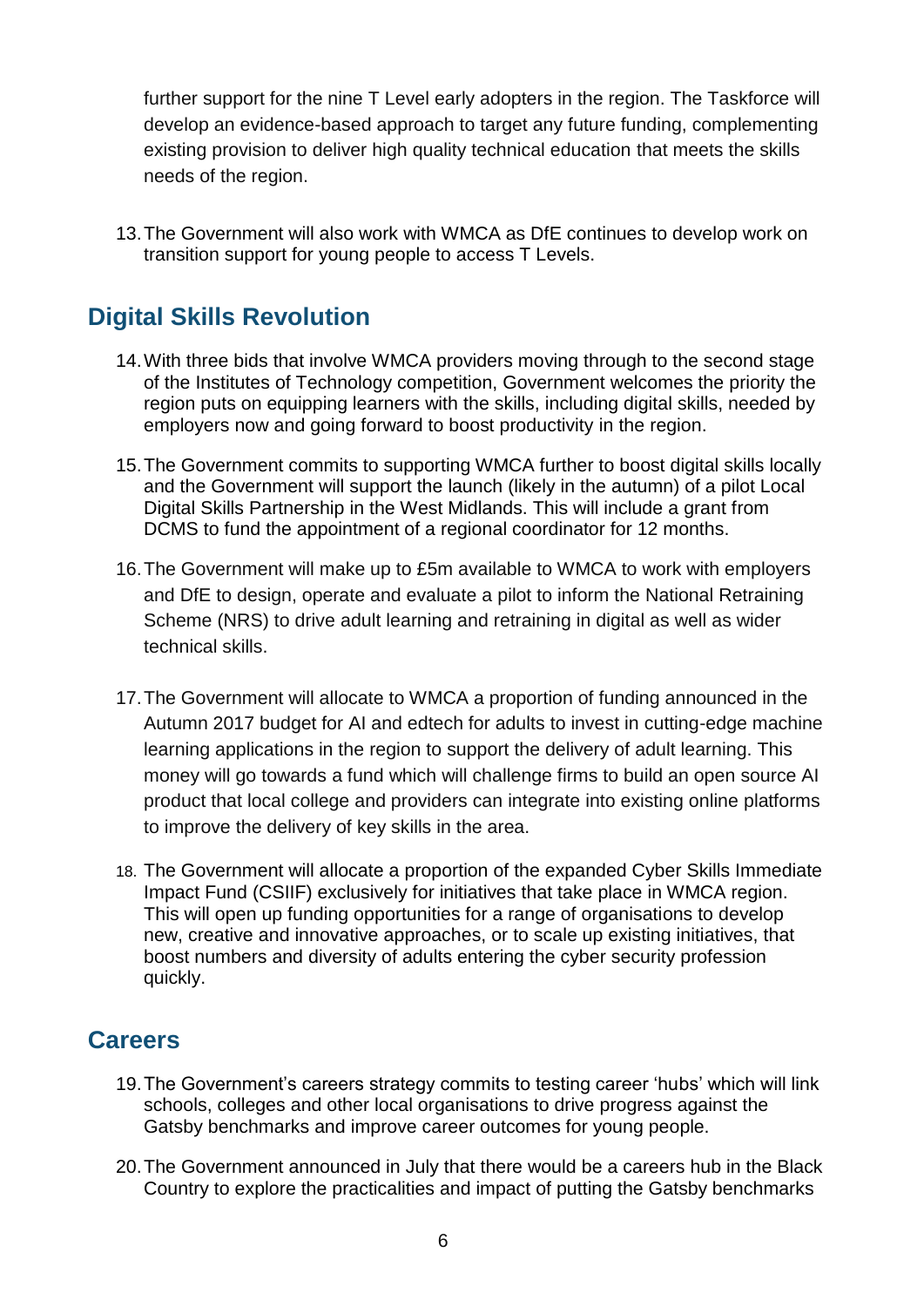into practice. The hub will start from September 2018. We will build on this by committing to a strategic partnership with WMCA on careers and employer engagement working with the Careers and Enterprise Company. Funding for these career activities will total £1m.

21.The Government recognises the importance of work experience for secondary school students, inspiring young people, helping them decide on future careers, and to demonstrate their potential to future employers. We will support schools and employers in the West Midlands to find and offer opportunities by investing in an online work experience portal to be in place for testing, from September 2019.

#### <span id="page-6-0"></span>**Evaluation**

- 22.The Government and WMCA will work together to make sure outcomes are captured from this work. It will be key for Government, MCAs and other local areas to learn from this partnership and pilots.
- 23.This package will inform the West Midlands' Local Industrial Strategy.